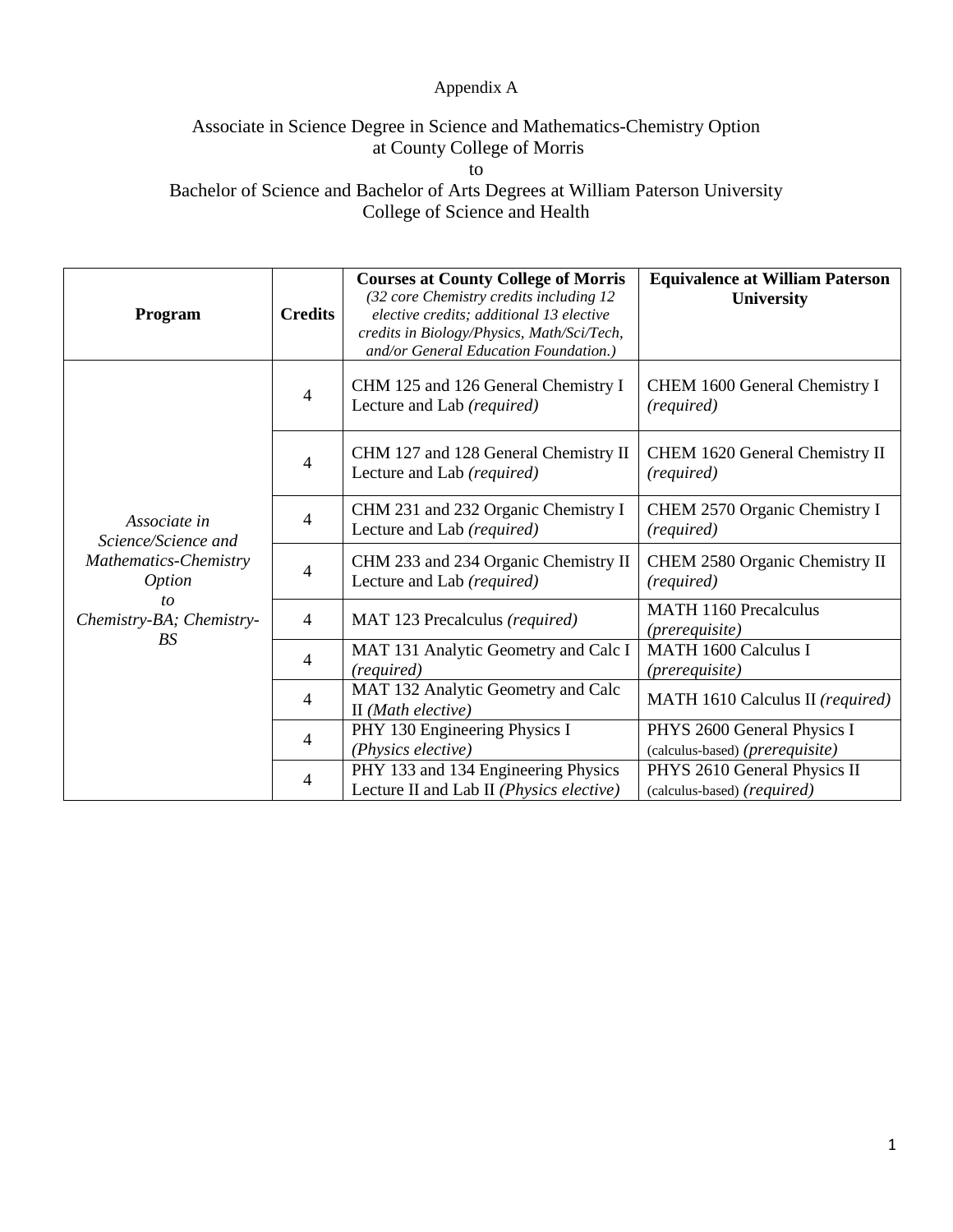| Program                                                                                                                | Credits        | <b>Courses at County College of Morris</b><br>(32 core Chemistry credits including 12<br>elective credits; additional 13 elective<br>credits in Biology/Physics, Math/Sci/Tech,<br>and/or General Education Foundation.) | <b>Equivalence at William Paterson</b><br>University                                                                                                                           |
|------------------------------------------------------------------------------------------------------------------------|----------------|--------------------------------------------------------------------------------------------------------------------------------------------------------------------------------------------------------------------------|--------------------------------------------------------------------------------------------------------------------------------------------------------------------------------|
| Associate in<br>Science/Science and<br>Mathematics-Chemistry<br><i>Option</i><br>to<br><b>Environmental Science BS</b> | $\overline{4}$ | CHM 125 and 126 General Chemistry I-<br>Lecture and Lab (required)                                                                                                                                                       | CHEM 1600 General Chemistry I<br>(required)                                                                                                                                    |
|                                                                                                                        | 4              | CHM 127 and 128 General Chemistry<br>II-Lecture and Lab (required)                                                                                                                                                       | CHEM 1620 General Chemistry II<br>(required)                                                                                                                                   |
|                                                                                                                        | $\overline{4}$ | CHM 231 and 232 Organic Chemistry I<br>Lecture and Lab (required)                                                                                                                                                        | CHEM 2570 Organic Chemistry I<br>(recommended elective)                                                                                                                        |
|                                                                                                                        | $\overline{4}$ | CHM 233 and 234 Organic Chemistry II<br>Lecture and Lab (required)                                                                                                                                                       | CHEM 2580 Organic Chemistry II<br>(recommended elective)                                                                                                                       |
|                                                                                                                        | $\overline{4}$ | MAT 130 Probability & Statistics<br>(required)                                                                                                                                                                           | MATH 2300 Statistics I (required)                                                                                                                                              |
|                                                                                                                        | $\overline{4}$ | MAT 131 Analytical Geometry and<br>Calculus I (required)                                                                                                                                                                 | <b>MATH 1600 Calculus I</b><br>(prerequisite)                                                                                                                                  |
|                                                                                                                        | $\overline{4}$ | <b>BIO 121 General Biology I (Biology</b><br>elective)                                                                                                                                                                   | <b>BIO 1630 General Biology I</b><br>(prerequisite)                                                                                                                            |
|                                                                                                                        | $\overline{4}$ | BIO 122 General Biology II (Biology<br>elective)                                                                                                                                                                         | <b>BIO 1640 General Biology II</b><br>(required)                                                                                                                               |
|                                                                                                                        | $\overline{4}$ | <b>BIO 127 Biology of Environmental</b><br>Concerns (Biology elective)                                                                                                                                                   | <b>ENV 1100 Environmental</b><br>Sustainability (required)                                                                                                                     |
|                                                                                                                        | $\overline{4}$ | PHY 125 and 126 General Physics I<br>Lecture and Lab (restricted elective)                                                                                                                                               | PHY 2550 College Physics I<br>(prerequisite)                                                                                                                                   |
|                                                                                                                        | $\overline{4}$ | PHY 127 and 128 General Physics II<br>Lecture and Lab (free elective)                                                                                                                                                    | PHY 2560 College Physics II<br>(required)                                                                                                                                      |
|                                                                                                                        | 3              | ECO 211 Principles of Economics I<br>Macroeconomics (Highly Recommended<br>Social Science Elective)                                                                                                                      | <b>ECON 2010 Macroeconomic</b><br>Principles (required for economics<br>majors; university core curriculum<br>credit-ways of knowing/social and<br>behavioral sciences)        |
|                                                                                                                        | 3              | ECO 212 Principles of Economics II<br>Microeconomics (Highly Recommended<br>Social Science Elective)                                                                                                                     | ECON 2020 Microeconomic<br>Principles (required for business and<br>finance majors; university core<br>curriculum credit-ways of<br>knowing/social and behavioral<br>sciences) |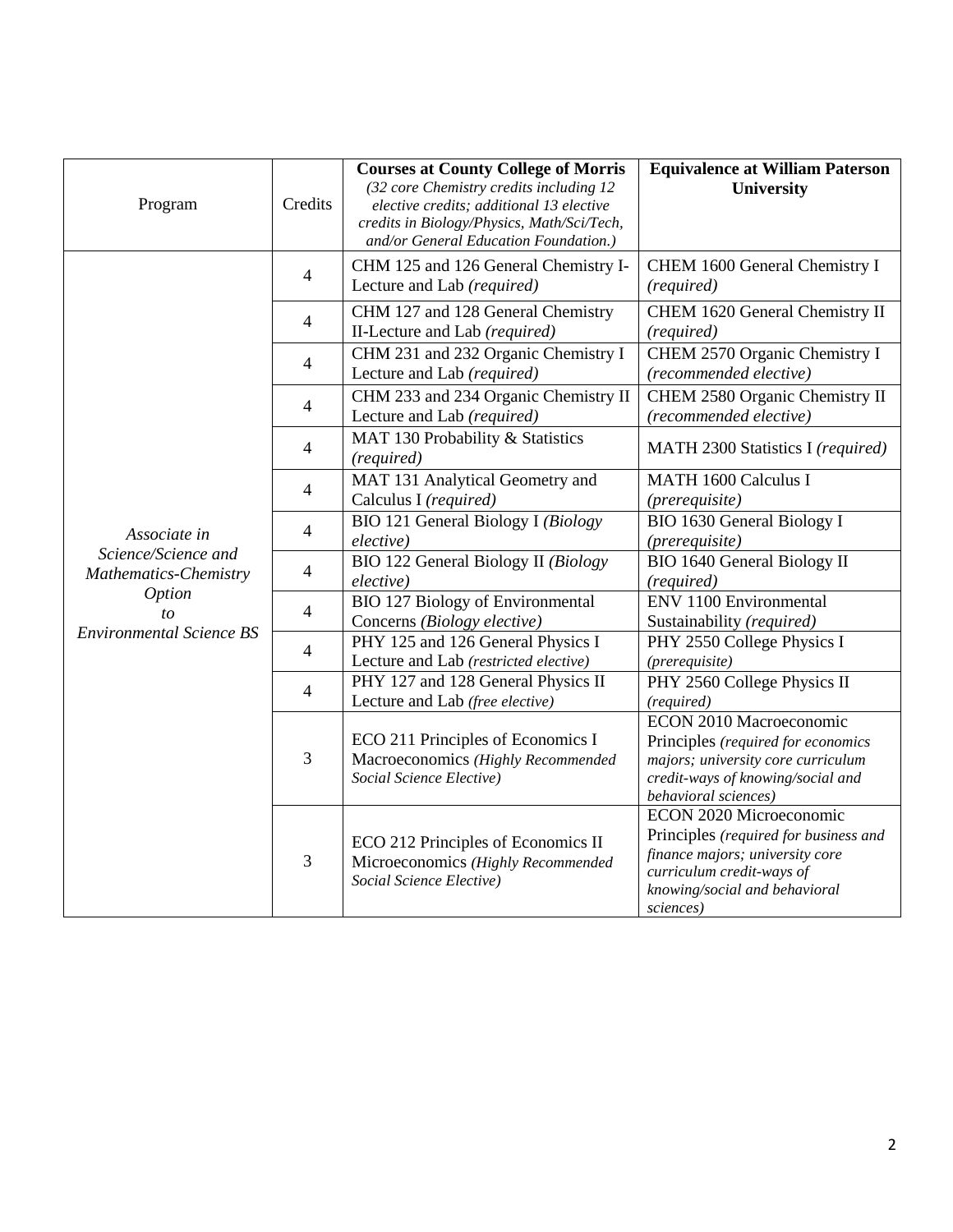| Program                                                                                                                                                      | <b>Credits</b> | <b>Courses at County College of Morris</b><br>(32 core Chemistry credits including 12<br>elective credits; additional 13 elective<br>credits in Biology/Physics, Math/Sci/Tech,<br>and/or General Education Foundation.) | <b>Equivalence at William Paterson</b><br><b>University</b>                                                                       |
|--------------------------------------------------------------------------------------------------------------------------------------------------------------|----------------|--------------------------------------------------------------------------------------------------------------------------------------------------------------------------------------------------------------------------|-----------------------------------------------------------------------------------------------------------------------------------|
| Associate in<br>Science/Science and<br>Mathematics-Chemistry<br><i>Option</i><br>to<br><b>Integrated Math &amp; Science</b><br>- Environmental Science<br>BA | $\overline{4}$ | CHM 125 and 126 General Chemistry I-<br>Lecture and Lab (required)                                                                                                                                                       | CHEM 1600 General Chemistry I<br>(required)                                                                                       |
|                                                                                                                                                              | $\overline{4}$ | CHM 127 and 128 General Chemistry<br>II-Lecture and Lab (required)                                                                                                                                                       | CHEM 1620 General Chemistry II<br>(required)                                                                                      |
|                                                                                                                                                              | $4$ to $3$     | CMP 126 Computer Technology &<br>Application (Tech elective)                                                                                                                                                             | CS 2010 Computer Information<br>Technology (required)                                                                             |
|                                                                                                                                                              | 4              | MAT 130 Probability and Statistics<br>(Math elective)                                                                                                                                                                    | MATH 2300 Statistics I (required)                                                                                                 |
|                                                                                                                                                              | $\overline{4}$ | BIO 101 Anatomy and Physiology I<br>(free elective)                                                                                                                                                                      | BIO 1180 Basic Anatomy and<br>Physiology I (accepted as credit<br>for required course BIO 1140<br>Applied Anatomy and Physiology) |
|                                                                                                                                                              | 4              | <b>BIO 127 Biology of Environmental</b><br>concerns (Biology elective)                                                                                                                                                   | ENV 1100 Environmental<br>Sustainability (required)                                                                               |
|                                                                                                                                                              | 4              | PHY 103 Concepts of Physics (Physics)<br>elective)                                                                                                                                                                       | PHYS 1100 Introduction to<br>Physics (required)                                                                                   |